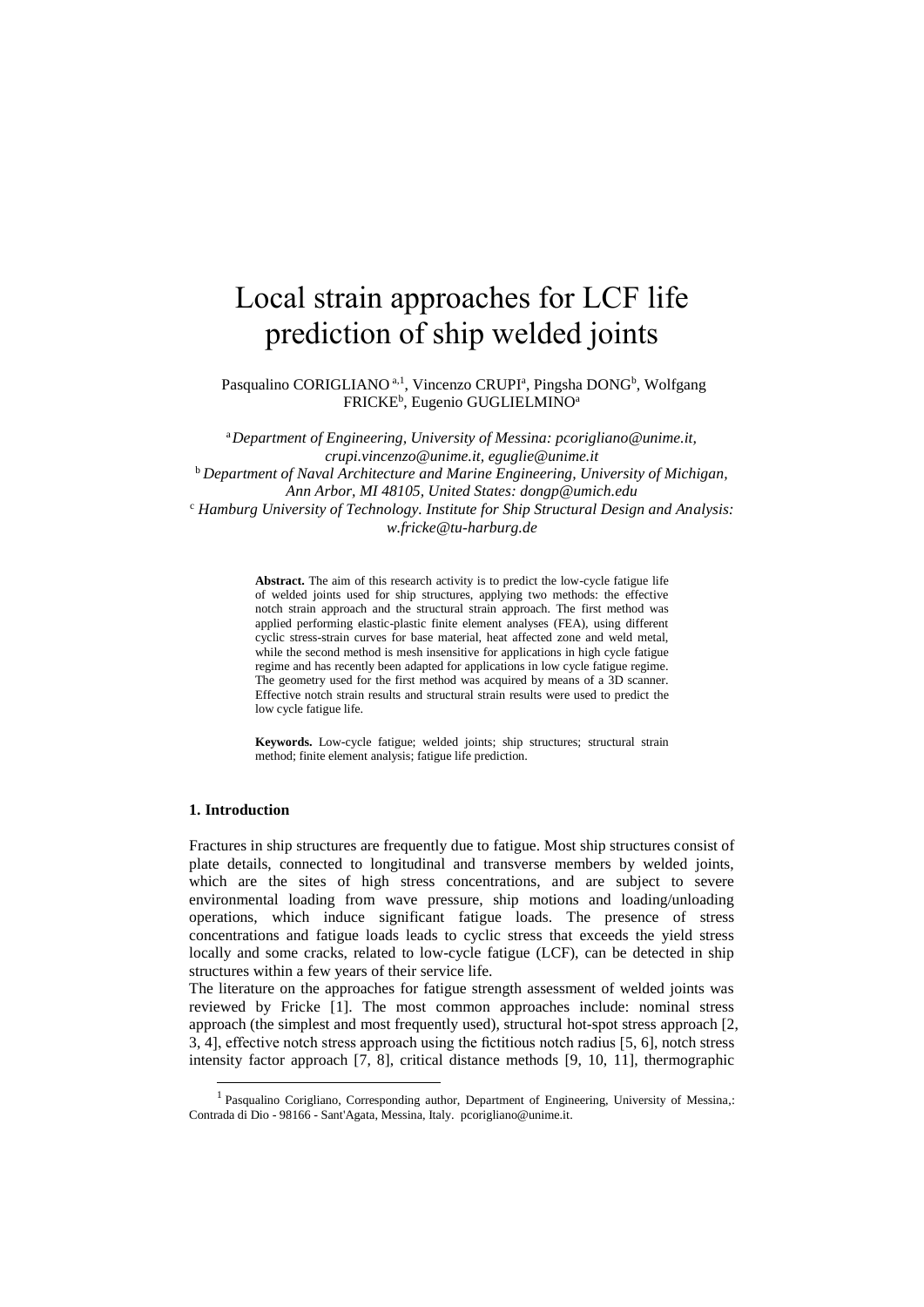method [11, 12, 13, 14], notch strain approach [15], crack propagation approach [16], and the structural strain method [17].

In a previous study [18], full-field techniques (Digital Image Correlation DIC and infrared thermography IRT) were applied during LCF tests, carried out on T-welded joint and a specific procedure was developed to analyze the response of the investigated welded joint under LCF loading. Some of the authors have already applied full-field techniques for the assessment of different materials used for marine structures: structural steel [19, 20] under static and fatigue loading, Iroko wood under static loading [21] and explosive welded joints [22].

The aim of the present study is the further development of the proposed procedure in order to predict the LCF life of the same welded joints using the effective notch strain approach and the structural strain approach.

# **2. Low-cycle fatigue tests**

The investigated specimen is made of mild steel S235JR, being widely applied in shipbuilding. Welding was performed using the MAG process with 1.2 mm thick wire acc. to DIN ISO 14341-A-G4Si1. The small-scale specimens were produced in order to recreate the loading and boundary conditions, as shown in figure 1, of the full-scale model, realized at the Hamburg University of Technology.

Table 1 reports the parameters and the results of the tests [18]: test frequency (f), applied displacement amplitude  $(u_a)$  at the grips and the experimental number of cycles to failure  $(N_{f\_exp})$ .



**Figure 1.** Full-scale and small-scale specimen.

|  | <b>Table 1.</b> Parameters and results of LCF tests [18]. |  |  |  |  |  |  |  |
|--|-----------------------------------------------------------|--|--|--|--|--|--|--|
|--|-----------------------------------------------------------|--|--|--|--|--|--|--|

| <b>Test</b> | Displacement amplitude | <b>Test frequency</b> | <b>Cycles to failure</b> |
|-------------|------------------------|-----------------------|--------------------------|
|             | $u_{a}$ [mm]           | f[Hz]                 | $N_{f_{exp}}$            |
|             | 2.5                    | 0.1                   | 375                      |
|             | 2.5                    | 0.1                   | 430                      |
|             |                        |                       | 620                      |
|             |                        |                       | 628                      |
|             |                        | 0.1                   | 510                      |
| h           | 1.5                    |                       | 1028                     |
|             | 1.5                    |                       | 2312                     |
|             |                        |                       | 5000                     |
|             |                        |                       | 8400                     |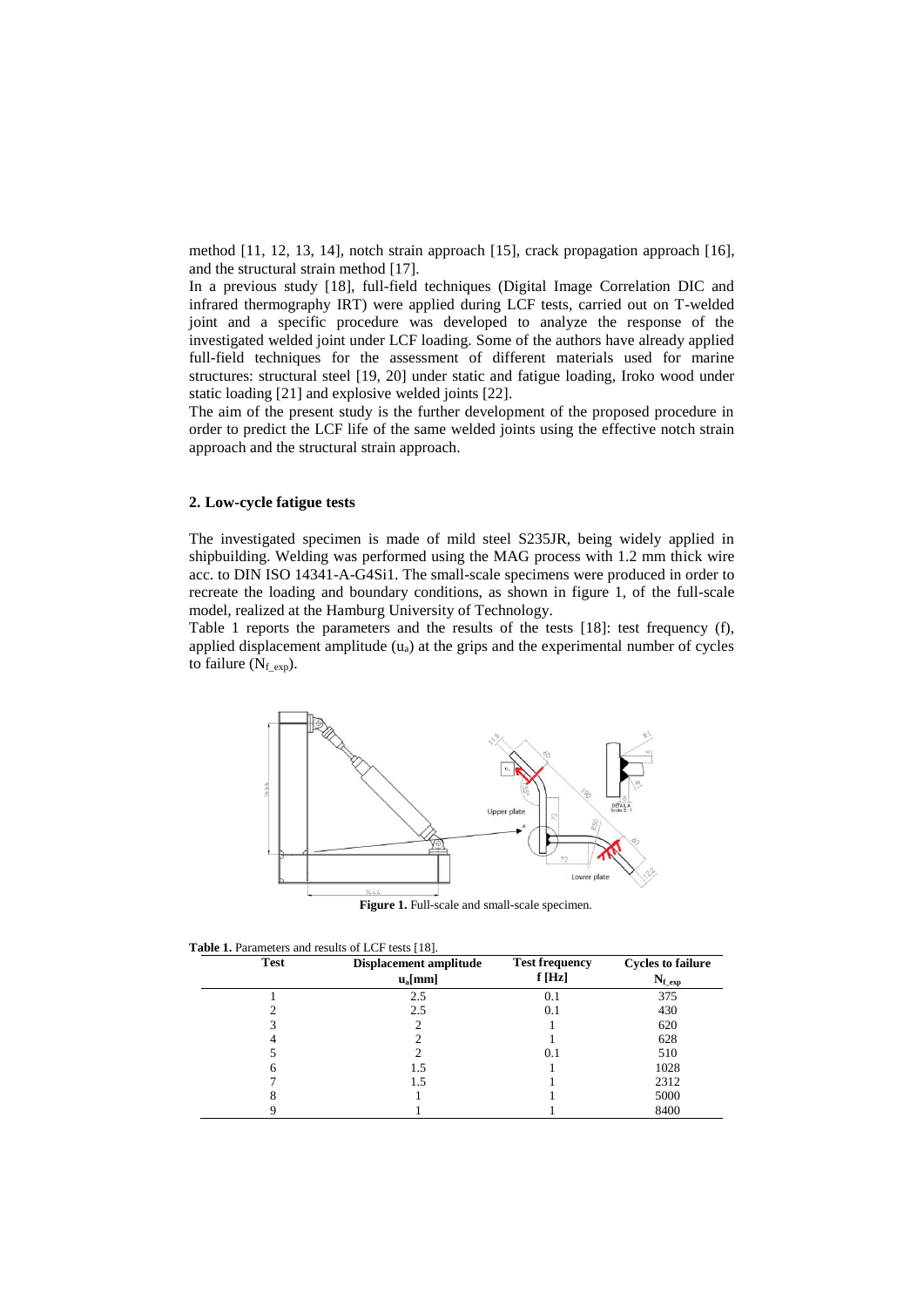#### **3. Nonlinear FE analysis**

Three 3D FE models of the welded joints were realized by means of ANSYS software. A nonlinear analysis was performed considering a multilinear kinematic hardening. The mesh was realized using 20-nodes solid elements and refined according to the IIW recommendation [23]. A specific procedure was developed in a previous study of the authors [18] to analyze the response of the investigated welded joint under LCF loading. It is based on the following steps: the assessment of the cyclic stress–strain curves of the different zones (BM, HAZ, and WM), depending on hardness values, the realization of a nonlinear FEA considering the different material properties, and the validation of FE model by means of the experimental data, obtained by DIC technique. The different cyclic curves used for the FE analyses are shown in figure 2. More information about the hardness measurements and the evaluation of the cyclic mechanical properties of the three zones are reported in [18].



Figure 2. Cyclic stress–strain curves of the different material zones (BM, HAZ, WM).

In the present study, the proposed procedure was further developed in order to predict the fatigue life and to obtain the 3D model from scan measurements. Nominal values of the geometry were used in a first FE model (model 1): the width of the two plates is 40 mm, the thicknesses are 12 mm for the two plates, and the weld toe radius is 1 mm. The strain pattern, detected by means of DIC technique, showed a marked asymmetry of the two plates [18], while model 1 showed a general symmetry. From the measurement of the specimen, the width of the two plates was found 40 mm, while the thickness was found to differ from the nominal value of 12 mm: 11.8 mm for the upper plate and 12.2 mm for the lower plate. For this reason, model 1 was discarded for the FEA and, a second model (model 2) was made taking into account the different thicknesses of the plates, so a better agreement with respect to the experimental strains, detected by means of DIC technique [18], was achieved.

A third FE model (model 3) was considered, with a geometry acquired by means of 3D scan measurements, in order to take into account further parameters such as thicknesses along the plate, real curvature of the plates and possible misalignment of the plates in addition to the bending process. As GOM 3D scanner was used in order to measure the exact geometry of the specimen. The ATOS system allows acquiring the point clouds of the external surfaces and a surface mesh of the entire specimen, which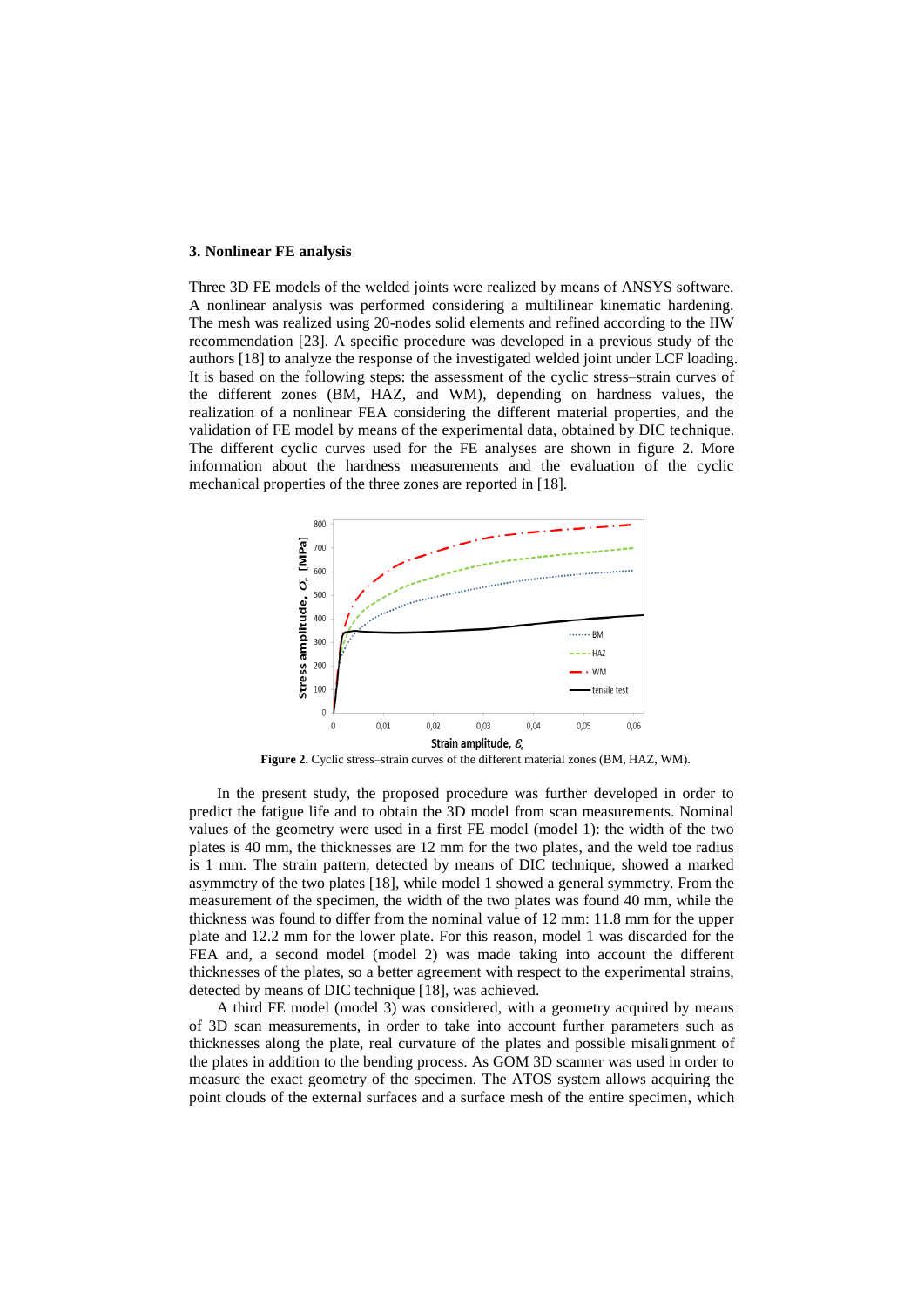needs to be used by a commercial CAD program in order to create surface and solid model. Thus, surfaces and solid model were achieved with a commercial CAD program.

The solid model was imported into ANSYS software, the mesh refinement was made in accordance with IIW recommendations [23] and the properties of the different materials zones (BM, HAZ, WM) were inserted as done for all analyses. The toe radius was fixed equal to 1 mm also for model 3 in order to make a comparison with model 2. The results, in terms of first principal strain at the max load value, for an applied displacement of 2.5 mm, are shown in figure 3.



**Figure 3.** First principal strain of model 3 at max load value.

# **4. Low-cycle fatigue life prediction using the effective notch strain approach**

If the load is applied to model 3 in order to compute the effective notch strain, attention should be paid to the value of the toe radius, otherwise wrong predictions could be achieved. Sometimes it is possible to find in reality small radii of 0.2 - 0.3 mm with very high local stresses and strains, but these are less effective due to the microstructural-support effects. Thus, if the effective notch strain is evaluated according to the real geometry, the real notch radius should be replaced with the fixed radius of 1 mm. For this reason the effective notch strain is calculated for both, model 2 and model 3, with the fixed radius of 1 mm in order to make a comparison and to analyze the effects due to real geometry on the LCF life.

The LCF prediction is based on the proposal by Saiprasertkit et al. [15] using the effective strain range in the weld toe rounded by a fixed radius of 1 mm, similar as in the effective notch stress approach for the high-cycle fatigue regime. A  $\Delta \varepsilon$  - N curve could be obtained, when using the fixed radius, being in good agreement with LCF tests.

As the notch is characterized by a multiaxial strain state, the effective notch strain range  $\Delta \epsilon_{\text{eff}}$  has been determined. This is calculated in accordance with Saiprasertkit et al. [15] as the sum of the elastic and plastic part:

$$
\Delta \varepsilon_{eff} = \Delta \overline{\varepsilon}_t = \frac{\Delta \overline{\sigma}}{E} + \Delta \overline{\varepsilon}_p \tag{1}
$$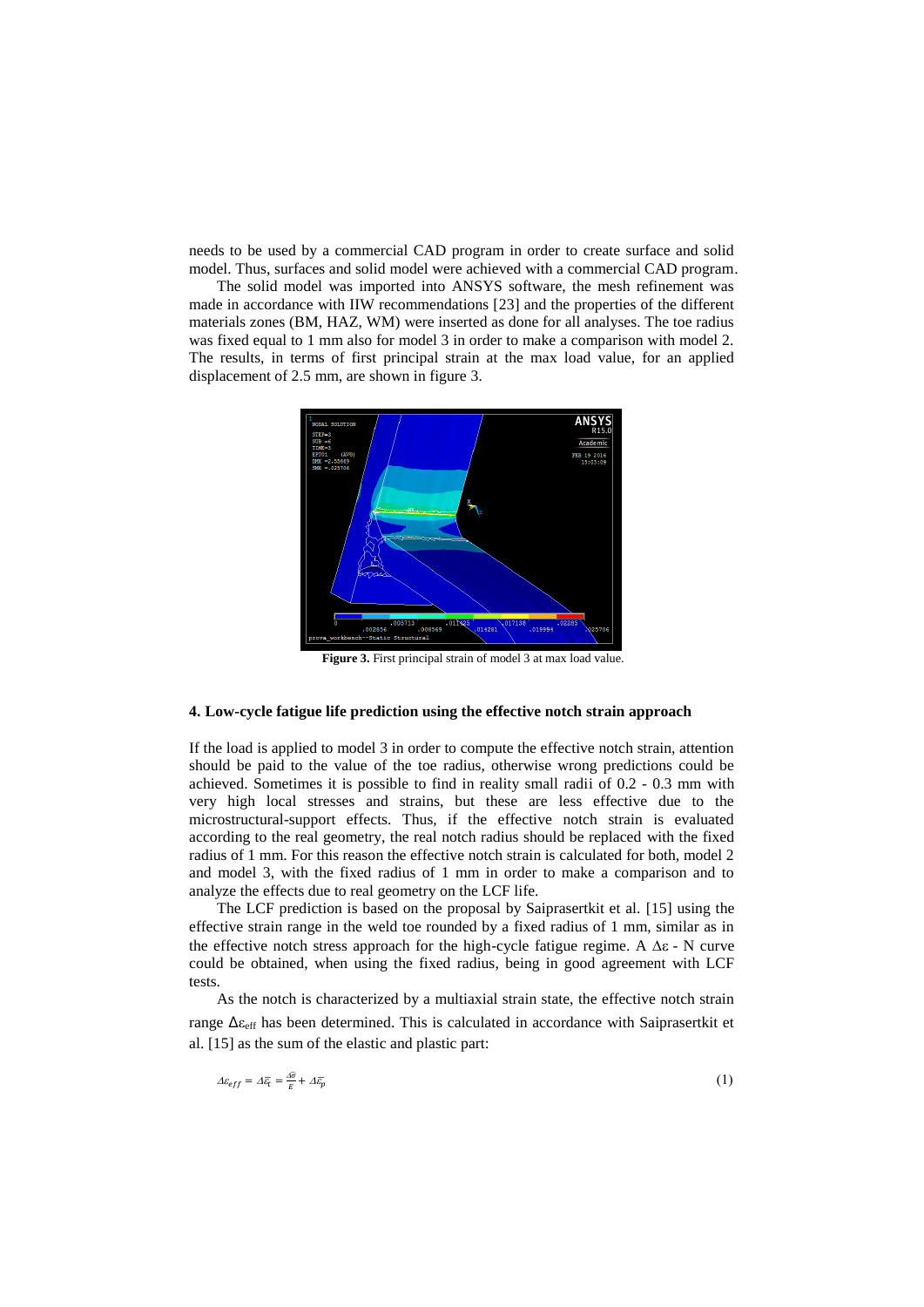$$
\Delta \bar{\sigma} = \sqrt{\frac{1}{2} \left[ (\Delta \sigma_x - \Delta \sigma_x)^2 + (\Delta \sigma_y - \Delta \sigma_z)^2 + (\Delta \sigma_z - \Delta \sigma_x)^2 + 6(\Delta \tau_{xy}^2 + \Delta \tau_{yz}^2 + \Delta \tau_{zx}^2) \right]}
$$
(2)

$$
\Delta \bar{\varepsilon}_p = \frac{1}{3} \sqrt{2 \left[ \left( \Delta \varepsilon_{p,x} - \Delta \varepsilon_{p,y} \right)^2 + \left( \Delta \varepsilon_{p,y} - \Delta \varepsilon_{p,z} \right)^2 + \left( \Delta \varepsilon_{p,z} - \Delta \varepsilon_{p,x} \right)^2 + \frac{3}{2} \left( \Delta \gamma_{p,xy}^2 + \Delta \gamma_{p,yz}^2 + \Delta \gamma_{p,zx}^2 \right) \right]}
$$
(3)

The effective notch strain range results  $\Delta \varepsilon_{\rm eff}$  obtained from the FE analyses and the numbers of cycles to failure  $N_{f_{exp}}$  in the experimental tests are shown in Table 2. The crack initiation life  $N_i$  in Table 2 is assumed to be the 80% of the number of cycles to failure, which corresponds to the observed 20% maximum load drop, due to early crack propagation.

| <b>Table 2.</b> Effective notch strain $\Delta \varepsilon_{\rm eff}$ , numbers of cycles to failure N <sub>fexp</sub> , crack initiation life N <sub>i</sub> . |                                          |                        |                   |  |  |
|-----------------------------------------------------------------------------------------------------------------------------------------------------------------|------------------------------------------|------------------------|-------------------|--|--|
| <b>Model 2</b><br>$\Delta \epsilon_{\rm eff}$ %                                                                                                                 | Model 3<br>$\Delta \epsilon_{\rm eff}$ % | $N_{f}$ <sub>exp</sub> | $N_i$             |  |  |
| 3.10                                                                                                                                                            | 3.24                                     | 375<br>430             | 300<br>344        |  |  |
| 2.38                                                                                                                                                            | 2.43                                     | 620<br>628<br>510      | 496<br>502<br>408 |  |  |
| 1.67                                                                                                                                                            | 1.63                                     | 1028<br>2312           | 822<br>1849       |  |  |
| 1.07                                                                                                                                                            | 0.88                                     | 5000<br>8400           | 4000<br>6720      |  |  |

Figure 4 reports the  $\Delta \varepsilon_{\text{eff}}$ -N<sub>i</sub> mean curve obtained by Saiprasertkit et al. [15], who analyzed a similar steel, and the results of the present investigation (model 3) with the mean regression line.



Figure 4.  $\Delta \varepsilon_{eff}$ -N<sub>i</sub> curve obtained by Saiprasertkit et al. and by the present investigation.

# **5. Low-cycle fatigue life prediction using the Structural strain approach**

Both traction based structural stress and structural strain methods are specifically developed for treatment of low cycle fatigue behavior in welded components in which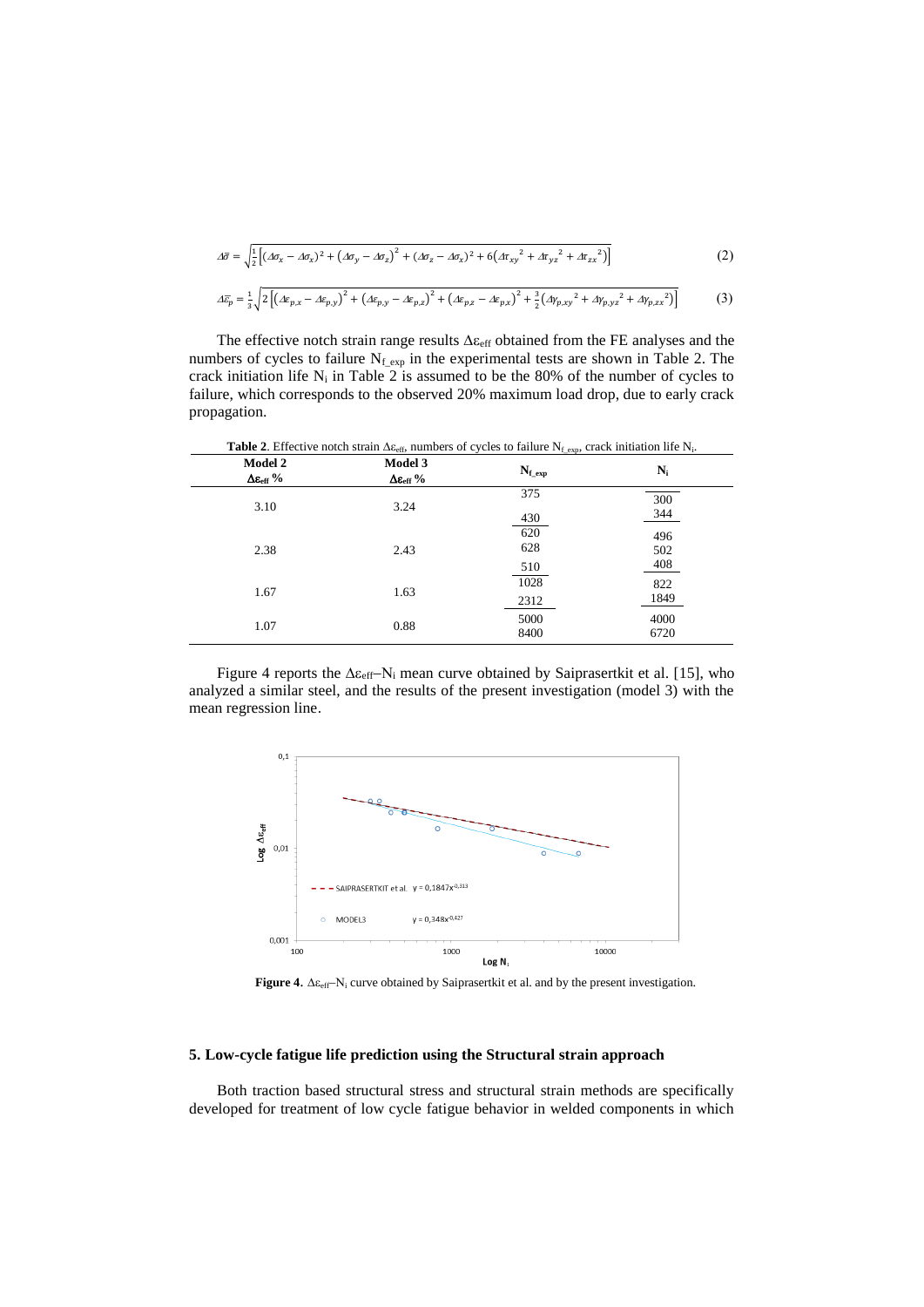notch radii at weld locations such as weld toe are ill-defined [3, 17, 24-27]. The structural method is strictly consistent with the mesh-insensitive traction structural stress method [3, 24, 25] in which membrane and bending forms of traction stress components are calculated using nodal forces/moments from FEA output, if plastic deformation becomes negligible. This is because both methods are formulated based on the fundamental assumption that material points on a through-thickness cut plane remain on the same plane during deformation, but the plane may rotate and/or translate in space, i.e., "plane-remaining-plane" for short. When dealing with elastic deformation in high cycle fatigue regime, the mesh-insensitive traction structural stress method [25] extracts through-thickness membrane and bending parts of a traction stress component (note: a total of three traction components are available), which can be related to structural strain by Hooke's law [17, 26, 27]. When dealing elastic-plastic deformation in low cycle fatigue regime, there are two major methods [17, 26, 27] that can be used for computing structural strain. One is by correcting elastically calculated traction structural stresses by imposing both yield and equilibrium conditions [17] and the other is to compute equivalent linear strain distribution from nonlinear finite element results in which cyclic stress-strain relation is used [25]. The latter method is used here since stress-strain curves for base metal (BM), weld metal (WM), and heat affected zone (HAZ) were available from an early study. A two dimensional (2D) plane-strain finite element model is used here for calculating structural strain parameter under displacement controlled loading conditions, as illustrated in Figure 5. Note that in performing structural strain calculations, there is no need to introduce an artificial weld radius in the finite element model, as shown in Figure 5. Among both hypothetical cracking planes A-A and B-B, it was found that plane A-A is much more critical since its structural strain is about 30% higher along A-A than that along B-B. Therefore, structural strain calculations along A-A will be considered hereafter.



**Figure 5.** FE model and hypothetical crack planes (A-A and B-B) for structural strain calculations.

Based on an earlier study by some of the authors [18] of this paper, cyclic stressstrain curves are available for BM, WM, and HAZ regions, shown in Figure 2, which are also given in Figure 6. These regions are mapped onto the same regions in the FE model in Figure 5 and assigned with their respective stress-strain curves.

As a demonstration on how structural strain is calculated, consider the load case with displacement amplitude of  $u_a=1$ mm. The local strain (i.e.,  $\varepsilon_v$ , normal to A-A) results obtained from nonlinear FE analysis (using commercial code ABAQUS) along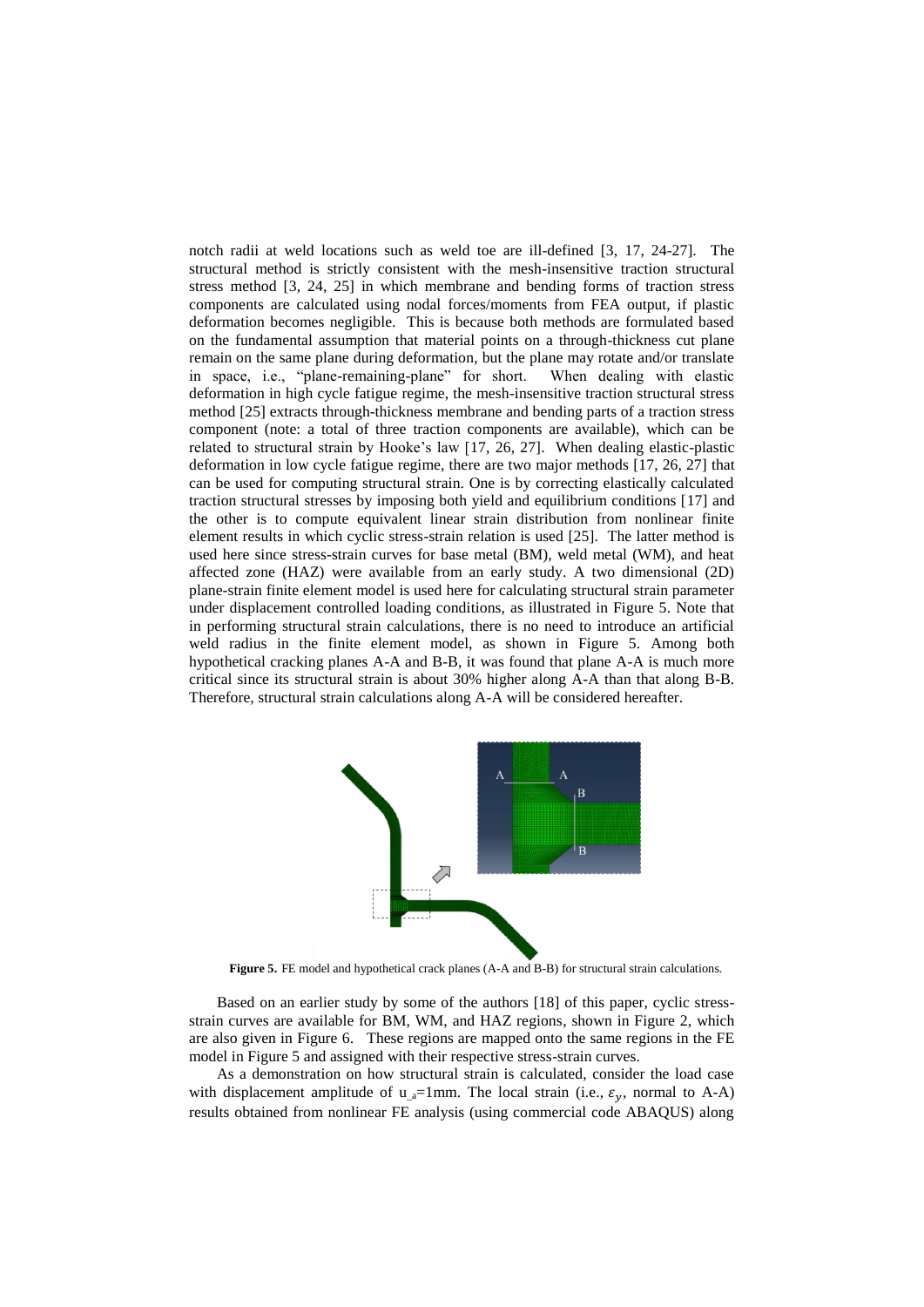A-A are shown as the dashed lines in Figure 7, in which highest strain value occurring weld toe. The structural strain normal to A-A according definitions given in [17] can then be calculated as:

$$
\varepsilon_m = \frac{1}{t} \cdot \int_{-t/2}^{t/2} \varepsilon_y(x) dx
$$
\n
$$
\varepsilon_b = \frac{6}{t^2} \int_{-t/2}^{t/2} \varepsilon_y(x) x dy
$$
\n(4)

The resulting structural strain distribution is shown as the solid line in Figure 7, with a negligible membrane strain. The peak structural value occurs at  $x=0$ , which can be converted to structural strain range by multiplying a factor 2 for fatigue test data interpretation purpose, since applied load ratio  $(R)$  in terms of displacement is  $R=1$ . Note that the results shown in Figure 7 is based on base metal (BM) stress-strain curve applied to the entire model, which serves as a case for comparison with the results when BM, WM, and HAZ stress-strain curves are used, to be discussed next. For all four displacement controlled loading conditions, the structural strain range results summarized in Figure 8, labeled as "using BM stress-strain curve only".



**Figure 7.** Structural strain versus local strain distribution.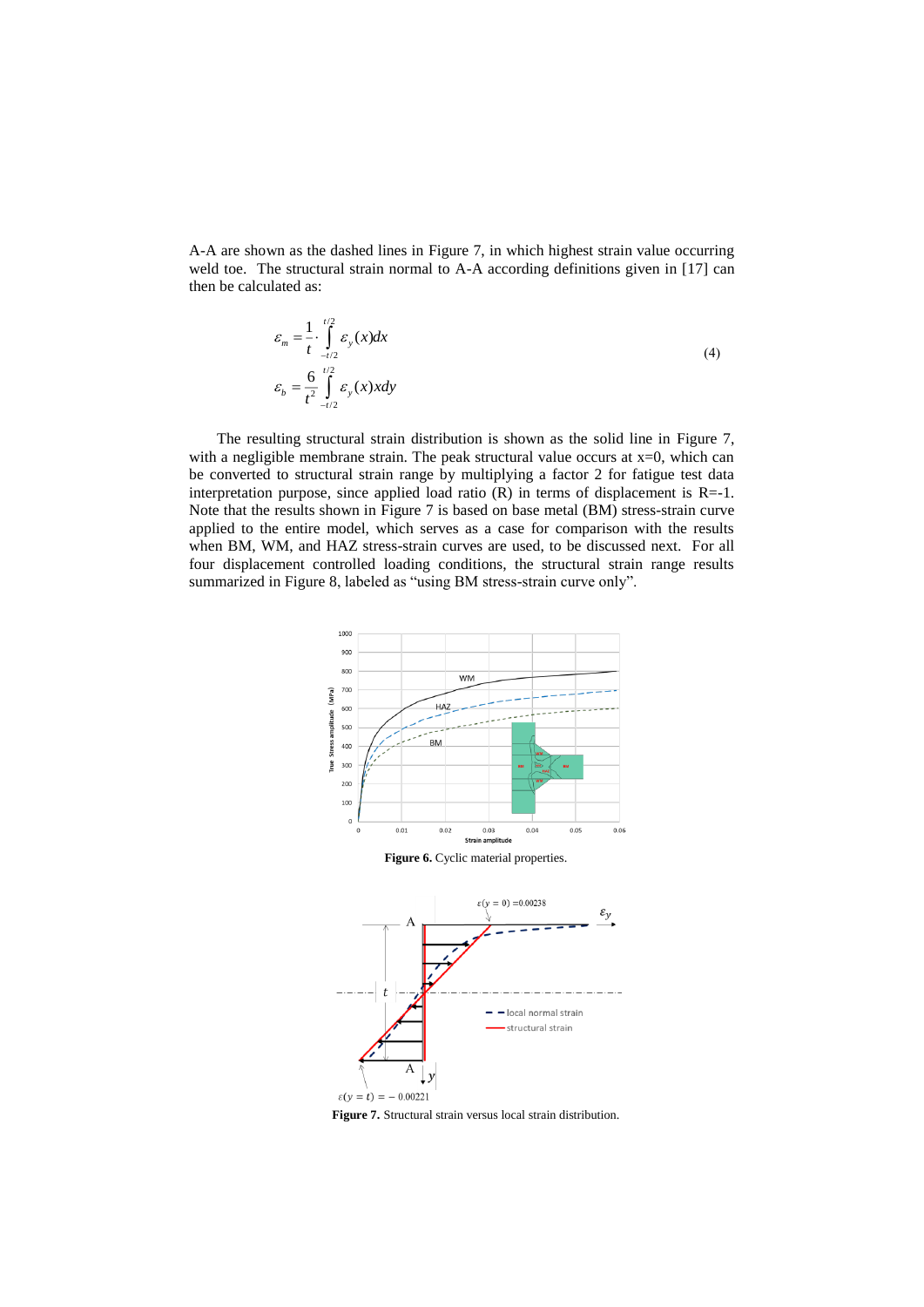

**Figure 8.** Structural strain range results corresponding to LCF fatigue test conditions.

With the same FE analysis and structural strain calculation procedures, the structural strain ranges for the four loading conditions by considering BM, WM, and HAZ stress-strain curves (see Figure 6) are also shown in Figure 8, labeled as "using BM, WM, and HAZ stress-strain curves". Note that log scale is used for the ordinate in Figure 8 since the fatigue test data are typically presented in log-log scale. Although the use of "BM stress-strain curve only" tends to over predict the structural strain values somewhat, the difference between two sets of the structural strain results is insignificant. This is further demonstrated by plotting the fatigue test data in terms of equivalent structural strain range parameter, defined as [17, 24-27]:

$$
\Delta E_s = \frac{\Delta \mathcal{E}}{t^{\frac{2-m}{m}} I(r)^{\frac{1}{m}}}
$$
\n(5)

where,

$$
I(r)^{\overline{m}} = 2.1549 \cdot r^6 - 5.0422 \cdot r^5 + 4.8002 \cdot r^4 - 2.0694 \cdot r^3
$$
  
+ 0.561 \cdot r^2 + 0.0097 \cdot r + 1.5426 (6)

which is directly taken from [25] for applications under displacement controlled fatigue conditions. The low-cycle fatigue test data can then be compared with ASME Div 2 master S-N curve representing over 1000 large scale fatigue tests (large scale is defined when the ratio width to thickness  $W/t \geq 10$  in ref. [25]), with cycle to failure ranging from  $10<sup>2</sup>$  to  $10<sup>8</sup>$  (see lines in Figure 9). The structural strain calculation using elastic correction or nonlinear FEA methods, as Master S-N curve, implies through-thickness failure criterion. It is worth noting that overall correlation between the new test data and ASME master S-N curve scatter is rather reasonable, particularly when BM, WM, and HAZ stress-strain curves were used in computing structural strains. Figure 9 also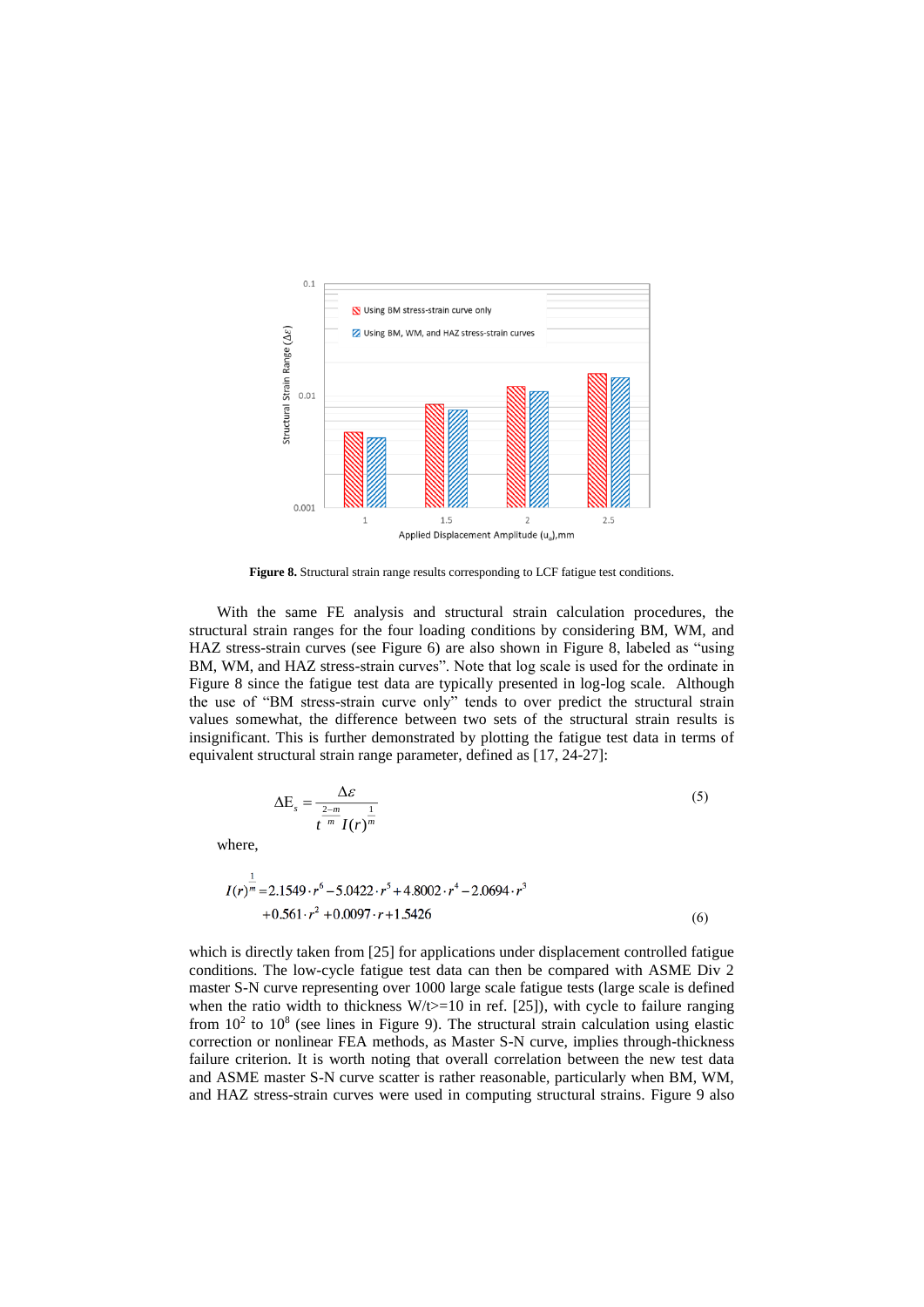suggests if WM and HAZ stress-strain curves are not available, the use of BM stressstrain curve can still yield acceptable results, as shown by the solid symbols.



**Figure 9.** Comparison of the new LCF fatigue test data with ASME Div Master S-N curve scatter band in terms of equivalent structural strain range.

#### **Conclusions**

A procedure for the construction of a FE model of a fillet welded joint by means of a 3D scanner was applied in order to take into account parameters such as: thicknesses along the plate, real curvature of the plates and possible misalignment of the plates after the bending process.

The local geometry might govern the LCF behaviour, as was the case due to plate thickness differences by only 0.4 mm, the effective notch strain method works quite well also in this case for the prediction of LCF life.

Applying the structural strain approach, the low-cycle fatigue test data can be compared with ASME Div 2 master S-N curve representing over 1000 large scale fatigue tests with cycle to failure ranging from  $10^2$  to  $10^8$ . The structural strain method works very well with the test data. If the different material properties are not available, the base material properties can still be used for the structural strain calculation.

#### **References**

- [1] W. Fricke. Recent Developments and Future Challenges in Fatigue Strength Assessment of Welded Joints, *P I MechEng C-J Mech* **229** (2015), 1234-1249.
- [2] D. Radaj, C.M. Sonsino, W. Fricke, Recent developments in concepts of fatigue assessment of welded joints, *Int J Fatigue* **31**(2009), 2-11.
- [3] P. Dong, A structural stress definition and numerical implementation for fatigue analyses. Int J Fatigue **23** (2001), 865-876.